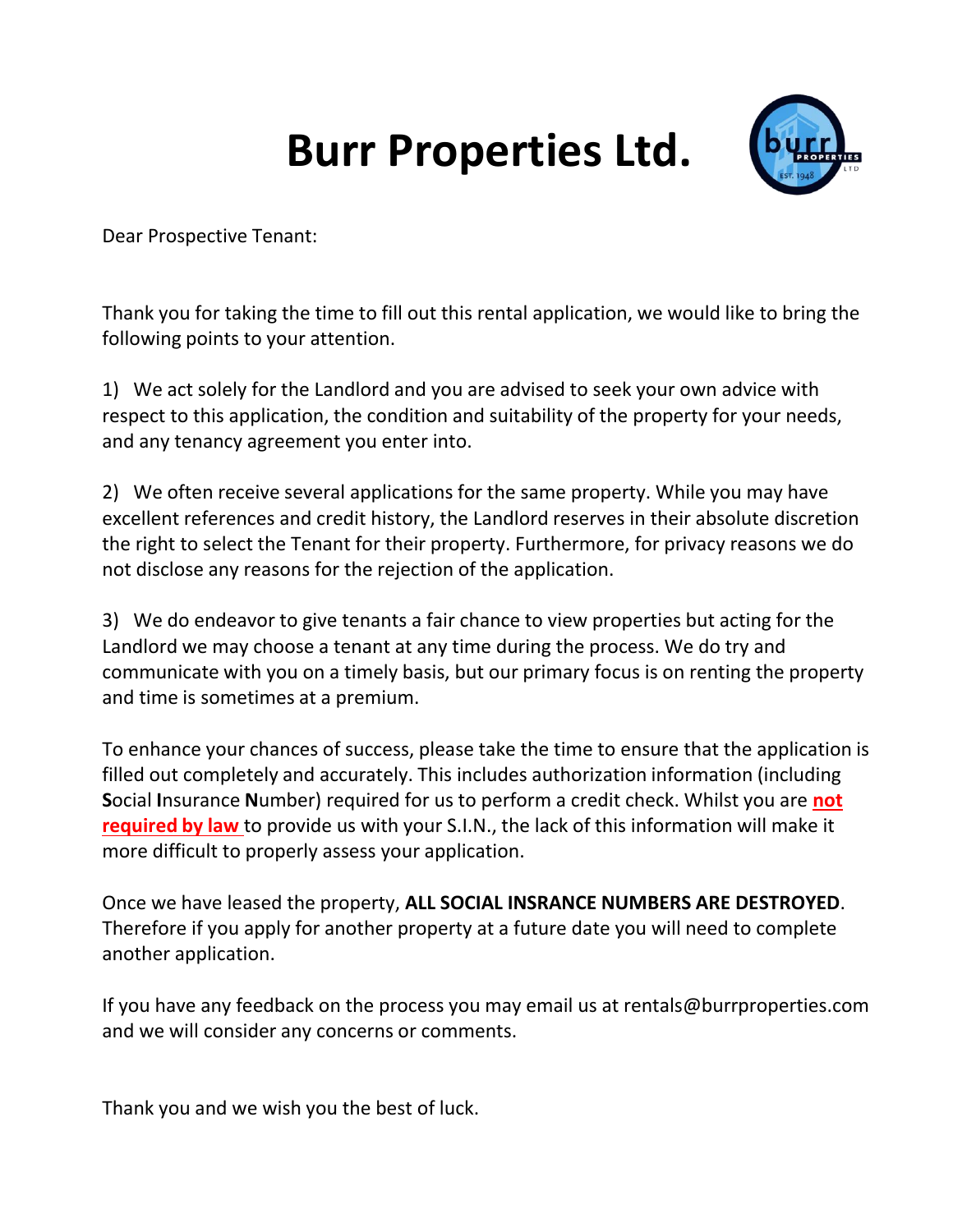## **BURR PROPERTIES LTD. APPLICATION FOR TENANCY**

THIS APPLICATION WILL BE CONSIDERED WITH ALL OTHER APPLICATIONS. **\*\*PLEASE NOTE THAT EACH APPLICANT MUST FILL OUT A SEPARATE APPLICATION\*\***

**A. I, the undersigned, also known as applicant, offer to rent residential premises in British Columbia known as** <br> **Columbia known as**  $\qquad \qquad$  **Columbia known as** \$\_\_\_\_\_\_\_\_\_\_\_\_\_ plus parking (if applicable) \$\_\_\_\_\_\_\_, totalling \$\_\_\_\_\_\_\_\_\_\_ per month. The date

occupancy desired is \_\_\_\_\_\_\_\_\_\_\_\_\_\_\_\_\_\_\_\_\_\_.

I understand that when this offer is accepted and a tenancy agreement is signed, it becomes a binding agreement. **A SECURITY DEPOSIT** will be required before posession, which may be held by the Landlord/Landlord's Agent, who may hold it in a general account until the tenancy ends. It is agreed that rent is payable promptly in advance by the first day of each month.

**B. PETS, BBQs, and WATERBEDS** are not allowed without advance written permission of the Landlord/Landlord's Authorized Agent. See terms in the Residential Tenancy Act on these subjects.

**PETS:** If pets are allowed please provide a description of pets or indicate that you do not have any

\_\_\_\_\_\_\_\_\_\_\_\_\_\_\_\_\_\_\_\_\_\_\_\_\_\_\_\_\_\_\_\_\_\_\_\_\_\_\_\_\_\_\_\_\_\_\_\_\_\_\_\_\_\_\_\_\_\_\_\_\_\_\_\_\_\_\_\_\_\_\_\_\_\_\_\_\_\_\_\_\_

| PLEASE INDICATE ONE: SMOKER NON-SMOKER |  |                                                                                                      |
|----------------------------------------|--|------------------------------------------------------------------------------------------------------|
|                                        |  |                                                                                                      |
|                                        |  |                                                                                                      |
|                                        |  |                                                                                                      |
|                                        |  |                                                                                                      |
|                                        |  |                                                                                                      |
|                                        |  |                                                                                                      |
|                                        |  |                                                                                                      |
|                                        |  |                                                                                                      |
|                                        |  |                                                                                                      |
|                                        |  |                                                                                                      |
|                                        |  | AUTOMOBILE: Make: ______________ Model: ________________ Colour: _______________ Year: _____________ |
|                                        |  |                                                                                                      |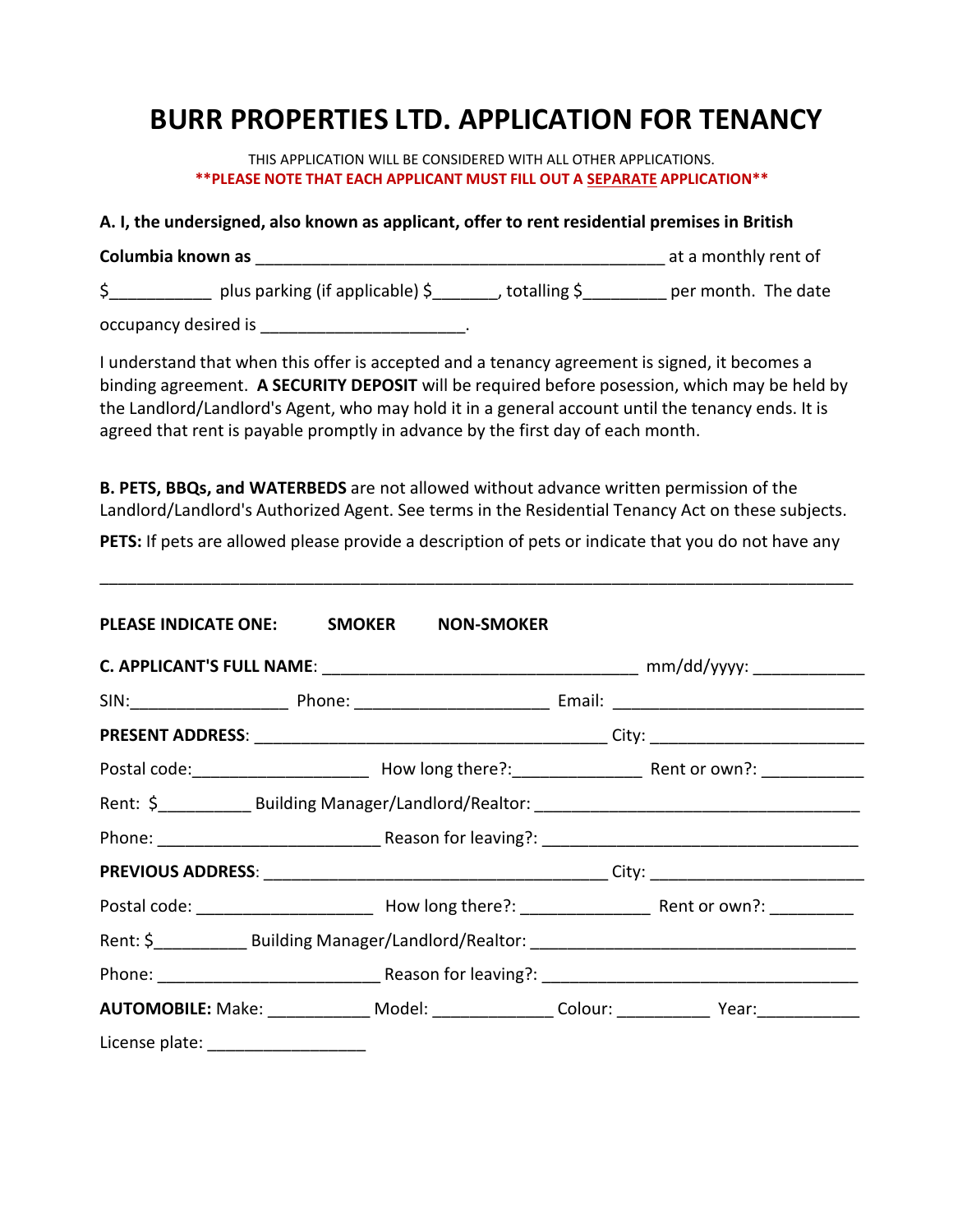**D.** The full name of all **OTHER ADULT PERSONS** that are not the applicant (19 years and older) to live in the rental:

\_\_\_\_\_\_\_\_\_\_\_\_\_\_\_\_\_\_\_\_\_\_\_\_\_\_\_\_\_\_\_\_\_\_\_\_\_\_\_\_\_\_\_\_\_\_\_\_\_\_\_\_\_\_\_\_\_\_\_\_\_\_\_\_\_\_\_\_\_\_\_\_\_\_\_\_\_\_\_\_\_\_

The full names and ages of all minor persons (including infants) to live in the rental:

|                               |  | <b>E. EMPLOYMENT INFORMATION</b> (must be completed; we will verify income source/amount)                                                                                                                                                                        |  |  |  |
|-------------------------------|--|------------------------------------------------------------------------------------------------------------------------------------------------------------------------------------------------------------------------------------------------------------------|--|--|--|
|                               |  |                                                                                                                                                                                                                                                                  |  |  |  |
|                               |  | How long at job?: ______________ Job title: ___________________________________Salary/wage: \$________________                                                                                                                                                   |  |  |  |
|                               |  |                                                                                                                                                                                                                                                                  |  |  |  |
|                               |  |                                                                                                                                                                                                                                                                  |  |  |  |
|                               |  |                                                                                                                                                                                                                                                                  |  |  |  |
| <b>F. PERSONAL REFERENCES</b> |  |                                                                                                                                                                                                                                                                  |  |  |  |
|                               |  |                                                                                                                                                                                                                                                                  |  |  |  |
|                               |  |                                                                                                                                                                                                                                                                  |  |  |  |
|                               |  |                                                                                                                                                                                                                                                                  |  |  |  |
|                               |  |                                                                                                                                                                                                                                                                  |  |  |  |
|                               |  | <b>H. CONSENT: FOR THE PURPOSE OF DETERMINING WHETHER MY APPLICATION FOR TENANCY IS</b><br>ACCEPTABLE, I HEREBY CONSENT TO THE LANDLORD OBTAINING CREDIT/PERSONAL INFORMATION<br>REPORTS ON ME (INCLUDING A SPOUSE) FROM ONE OR MORE CONSUMER REPORTING AGENCIES |  |  |  |
|                               |  | OR FROM OTHER SOURCES OF INFORMATION. I AUTHORIZE THE REPORTING AGENCIES AND OTHER<br>PERSONS TO DISCLOSE INFORMATION ON ME TO THE LANDLORD OR LANDLORD'S AGENT                                                                                                  |  |  |  |

(INITIAL) \_\_\_\_\_\_\_\_\_

This information may be reviewed by the owner of the property for which you are applying, at owners request

(INITIAL) \_\_\_\_\_\_\_\_\_

**PLEASE DATE AND SIGN APPLICATION FORM.** I ACKNOWLEDGE THAT APPLICATIONS WILL BE CONSIDERED BY THE LANDLORD IN THEIR ABSOLUTE UNFETTERED DISCRETION WITHOUT REFERENCE TO THE DATE OR TIME OR APPLICATION OR ANY CRITERIEA OTHER THAN THOSE SET BY THE LANDLORD.

APPLICANT'S SIGNATURE

\_\_\_\_\_\_\_\_\_\_\_\_\_\_\_\_\_\_\_\_\_\_\_\_\_\_\_\_\_\_\_\_\_\_\_\_\_\_\_\_\_\_\_\_

MM/DD/YYYY

\_\_\_\_\_\_\_\_\_\_\_\_\_\_\_\_\_\_\_\_\_\_\_\_\_\_\_\_\_

\_\_\_\_\_\_\_\_\_\_\_\_\_\_\_\_\_\_\_\_\_\_\_\_\_\_\_\_\_

Location